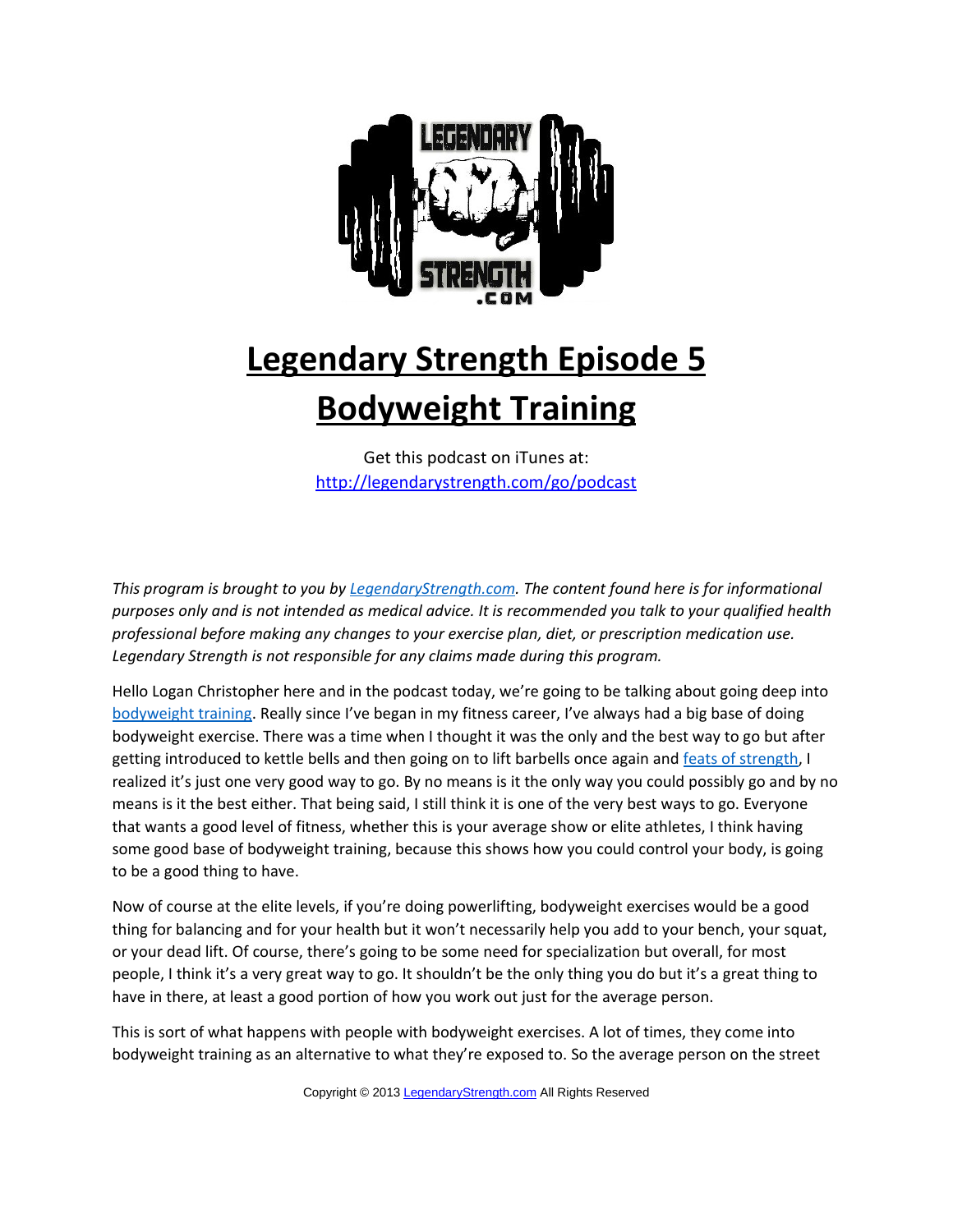isn't really familiar that there are people out there that train exclusively with bodyweight exercises. When they think of bodyweight exercises, if they even understand the term, sit ups, pushups, you know nothing really beyond that, the average person will think that you can't get strong with bodyweight exercises. They're just for endurance once you get beyond 50 reps. Even then, ask the average person to do 50 pushups in good reps and it's not likely to happen.

People may get hurt doing weights or they're just looking for something different and that leads them to bodyweight training. That's what happened for me. I'm sure many people listening to this, that's what happened for you. Once you get into bodyweight training and realize that you can really build phenomenal strength with it, stuff like handstand pushups, one-legged squats, pull ups, one-arm pull ups, that sort of thing, and even higher level gymnastic feats on top of that, you realize you can go very far with this. It goes even deeper and deeper from there. You get into the more specialized areas where people are doing really insane stuff, areas like hand balancing, gymnastics, doing parkour, breakdancing, and different things we'll be talking a little bit about as we go along here.

In my recent training, I've been spending a lot of time with the bodyweight stuff. Some of my main goals right now are working for the one-arm chin up, being able to do a straight arm press into a hand stand, and a few other moves like working toward the human flag, some different pressing movements, stuff like that, levers. I've been working on these for a while, playing around with some different things.

Just recently, the past weekend before recording this, I was down south where I conducted one day my How to Become a Ninja workshop. After realizing I was in Beverly Hills, I was driving down there and I realized, *"Oh, it's the Beverly Hills Ninja Workshop."* I thought that was kind of funny.

Anyway in this workshop, it was really concentrated on bodyweight skills, the whole idea with the ninja just being able to have that great control and having acrobatic abilities. So we worked on [handstands.](http://legendarystrength.com/handstand-articles/how-to-do-a-handstand/) We talked about all sorts of different flow and movement, as well as digging into the mental and energetic side because these are things that you can do to really help you and get you pass the blocks. Most people, even though they may say they consciously want it, we worked quite a bit there with motivation and getting people beyond the steps, the things that block them through to the next level.

I had my one-day workshop. That was a whole lot of fun. The following day, I was at a different workshop with my friend Mike Fitch from Global Bodyweight Training. He was putting on his Animal Flow Certification and he invited me down there. It was a lot of fun to get to enjoy that, to go in much more depth on the animal movements and specifically how he uses them. Seeing these in more detail-because when he released his video, which I highly recommend you check out, you can find it on [Global](http://www.globalbodyweighttraining.com/) [Bodyweight Training—](http://www.globalbodyweighttraining.com/)he has very different uses of the animal movements.

Most people when they're working with animal movements, it's travelling in straight lines, all sorts of different animals. Some people use more than others but it's great as a workout with that. But with Mike, it's more of a focus on one, the form of doing them and doing them in correct form. You know I'm not a big form guy but depending on what you're going for, there are specific uses for that and using them as corrective exercises, as really movement patterns that you can look at and work on, working on them in correct form. The main thing that I really loved about it was how he incorporated the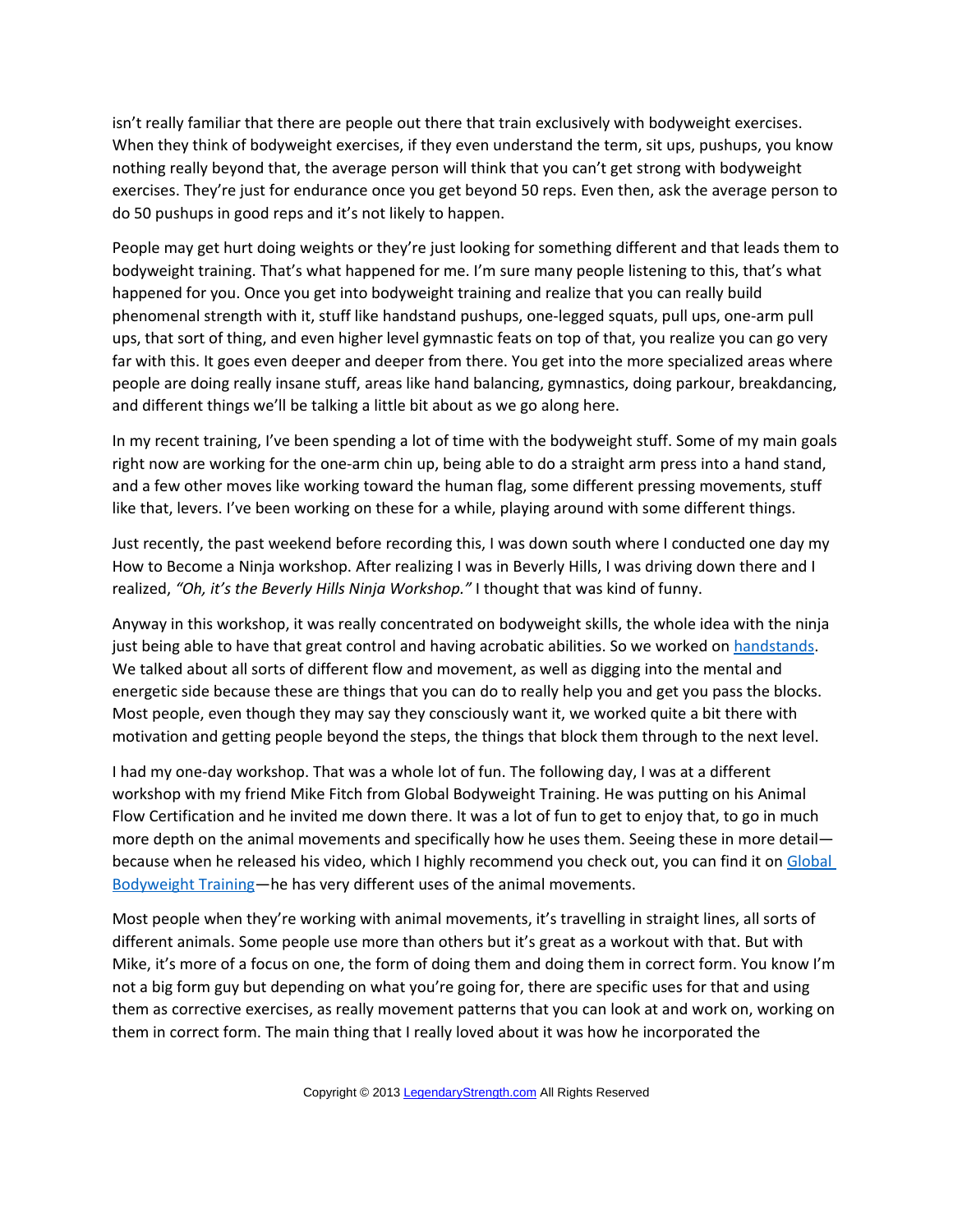breakdancing art into the transitions with the movements that allows you to flow, hence the name animal flow, from one movement to the other.

It was really cool stuff. It was really great to get to go in depth on these. Just working with the movements, I also saw how much of a crossover to hand balancing they had as well. They're great in building the strength and bodily control that you need in order to do handstands. In fact, after the workshop, I did a short interview with Mike. I got it [on video on YouTube](http://www.youtube.com/watch?v=X0mG8GULa-Y) but I'm actually going to play that clip for you right here just so you hear what he has to say on this subject.

*Logan: Hello, I'm Logan Christopher from [Lostartofhandbalancing.com.](http://Lostartofhandbalancing.com/) Today, I'm here with Mike Fitch.* 

*Mike: Pleasure to see you, man.*

*Logan: Mike Fitch is from [Global Bodyweight Training](http://www.globalbodyweighttraining.com/) and he has some really awesome stuff. We just wrapped up a two-day workshop on Animal Flow. You want to tell us a little bit about how you got into bodyweight exercises and how that led to the animal flow stuff?*

*Mike: Absolutely. I was at a point of my journey, I've been in the fitness industry for 13 years, and I was at a part of my life where I was just lifting a ton of weights and I wasn't really enjoying the way that I felt, the way that I moved. So I started finding some other disciplines. I found lost art of hand balancing. I've gotten into gymnastics, free running and parkour, breakdancing, circus arts. I started finding all these different branches, different disciplines, and the transformation in my body, and the way that I moved, and the way that I felt was so astronomical. It was such a huge impact in my life that I wanted to share it with other people and that's when I started Global Bodyweight training, which actually this guy helped me get started. So thanks for that, Logan.* 

*Logan: You're welcome. I'm glad to see how successful it's become.* 

*Mike: It's an exciting time. It really is.* 

*Logan: So with the animal flow, like I said, we just finished up a two-day workshop where we're going through all these different animal movements and it's really a different spin on the animal movements. Actually, there's some literal spins in there as well that you don't see in normal animal movements. One of the things I saw with a lot of these l movements is how they transfer directly towards hand balancing skill, how it could be a great way to get started with movements that build up that foundational skill level you need in easier manners, I mean somewhat easier. Some of these are very hard movements.* 

*Mike: You're absolutely right. The cool thing about it is rarely do we get the opportunity to be in what we call the four pillar position and that's where we have hands and feet in contact with the ground at the same time. A lot of these transfers and movements require so much scapular and shoulder girdle stability, strength, power, mobility, flexibility that has a direct carryover into hand balancing.* 

*In a lot of the more advance exercises, you'll see that there really are points where you do just hand balancing. As we transfer through one movement to another or we have these what I call levitating movements where we actually stick and stall and then hand balance as you transfer through to another movement. It's a great prep discipline for hand balancing and also, as most other bodyweight training*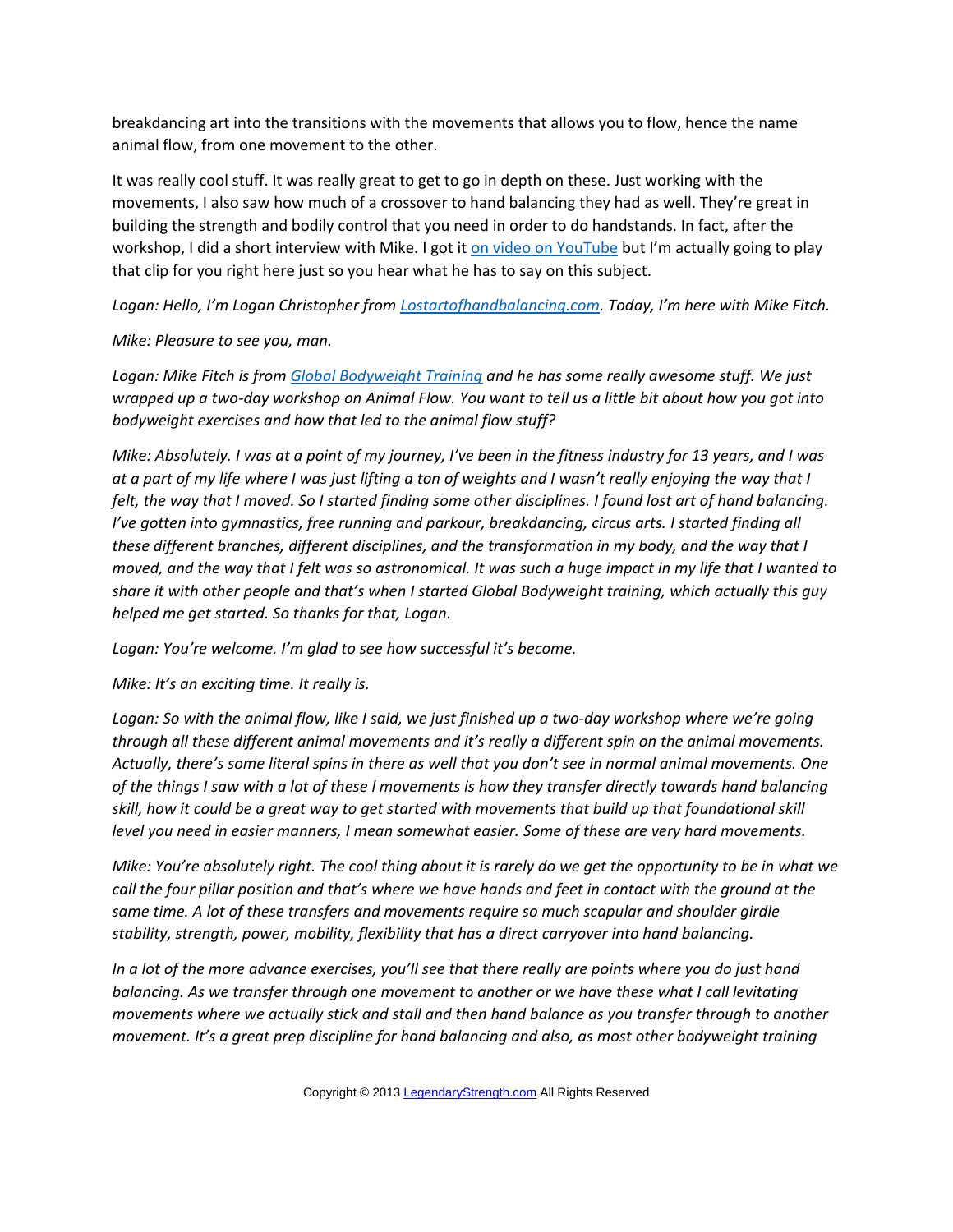*disciplines, the carryover is just easy. It happens automatically, so the animal flow is definitely a great plug in to hand balancing.* 

*Logan: Yeah. So you've definitely done some specific hand balancing practice yourself. Can you tell us a little bit about that? Obviously, where you got your start and how do you structure your own sort of training? I know you're focusing on all these different things. What do you typically work on these days?*

*Mike: You know the funny thing about it and we mentioned this in our workshop when it's kind of like how you get good at hand balancing, you do hand balancing. It's one of those things where I'm still very much a student as much as an instructor and I think I will be until the day I die. Hand balancing really is one of those things that if I don't keep it as part of my regular routine, then I'll lose this skill or my skills become diminished. So what I usually try to do in every single workout is I start with the most neurologically demanding exercise first or skill building exercise. If that happens to be hand balancing, then I'll find that threshold movement or skill that I want to work towards and that's where it will start off my workout for the day. If it's something that's more based on free running or parkour, maybe flips and maybe whatever it is–*

## *Logan: Only high skilled movement first.*

*Mike: Exactly, where our neuromuscular system is nice and fresh. But the hand balancing is one of those things where, like we also talked about, there are movements like the planche and like other movements that I hope to achieve years from now and that's where we get to the whole idea that this really is a practice. It's a discipline, hand balancing and all these other bodyweight routines, kettle bells, whatever it is, is something that we can get better at, at all times but we have to keep practicing. We have to keep that flow going.* 

*Logan: So if you had say one tip for people on how they can really improve in all those sorts of bodyweight, just learning how to move better, what would you suggest to them?*

*Mike: Consistency. Consistency. Consistency. Consistency. How do you get better at hand balancing? You do hand balancing. How do you get better at muscle ups? You do muscle ups. How do you get better pistol squats? You pistol squats. Human flag, same thing. Consistency.*

*Our bodies are amazing machines and they will adapt to almost any given stimulants. We just have to keep those repetitive stimuli in there or else we have no reason to adapt. So consistency.*

*Logan: All right. Once again, Mike Fitch form Global Bodyweight Training. I highly recommend you check out his Animal Flow DVD or video you can get online as well and I understand you're going to be having a hand balancing product shortly as well.* 

*Mike: Yes. So we're starting to work on our second DVD which is Hand balancing DVD which is cool. It's going to have some of the basics, like in Logan's stuff, but also we're going to get into some of the B-Boy stuff like some freezes. It will be a mix of kind of different disciplines and how they approach hand balancing.* 

*Logan: Once again, it's a cross-over of the different ones. I'm looking forward to it and you should be too. Like I said, there should be a link somewhere around this video. You can click, go to this guy's*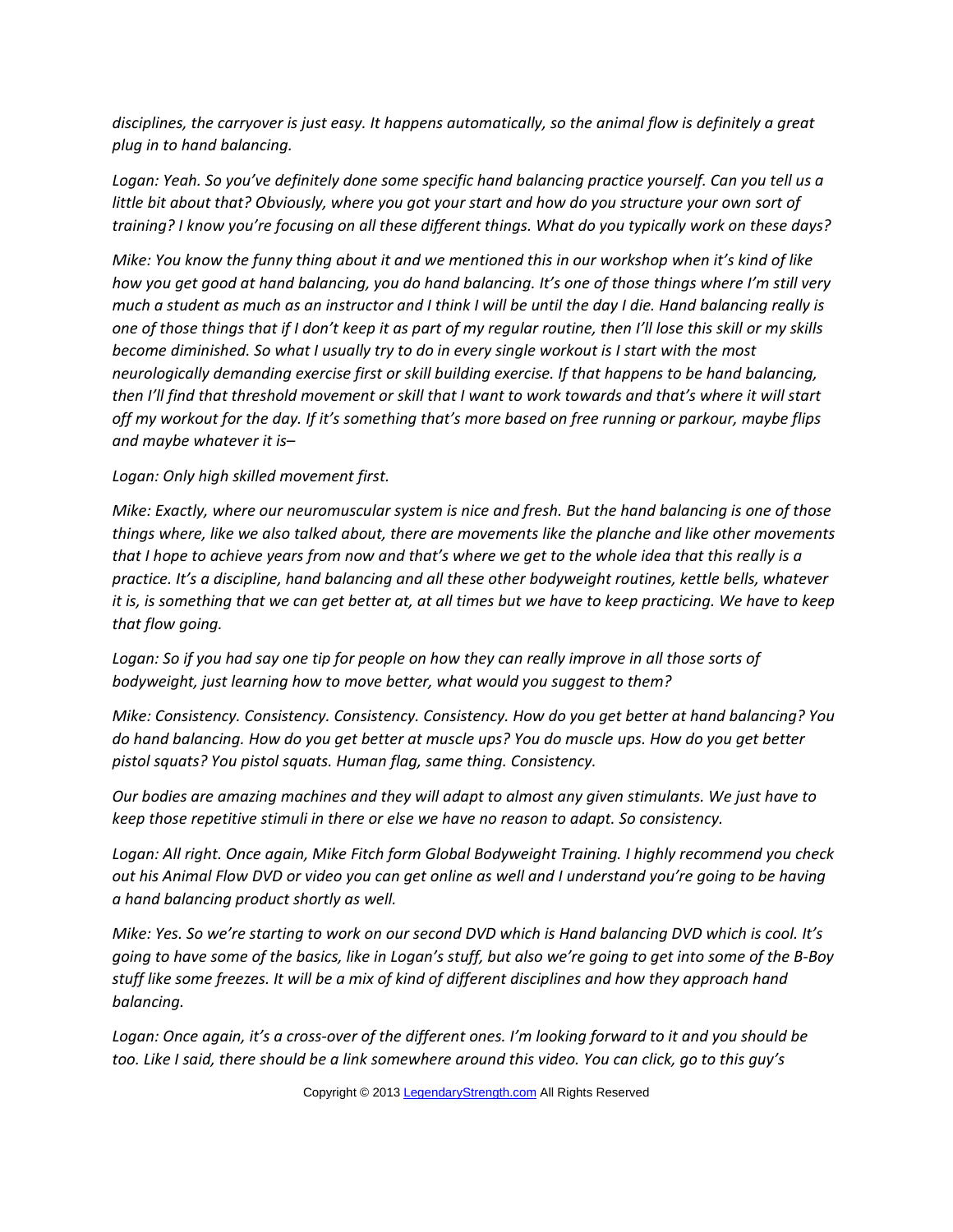*website, check out his stuff and be sure to follow him, Facebook, website, everywhere he's at. Thank you, Mike.*

*Mike: Cool, man. Thanks so much, Logan. See you guys.*

 So like I said, into my recent training, I've been working on hand balancing. I recently joined a rock climbing gym. This was an idea I start to have then my friend Matti Marcel from [FerociousStrength.com](http://FerociousStrength.com/) was talking about it, that elite climbers have such great hand strength. They're able to do a one-arm chin. Many of them could do one-arm chins with single fingers. Of course, these are the elite level performers at this sport but I figured that this may be a gap in my training. It'd be something fun and new to try so my friend and I joined the gym. I have to say I'm having a blast. Rock climbing is a lot of fun. I'm both doing the bouldering as well as belaying so I'm climbing the big walls and the short walls.

Quickly, my skill is improving with it. Even though I have quite a good level of strength, this is something that is completely new to me and to my body so I'm not able to immediately apply that strength into the movements. Specifically, I felt like, having gone into this that before my fingertips were weak. Yes, I did the grip strength stuff, all sorts of things there, so in some levels it was but it didn't feel as applicable into what I was doing.

Now I did feel like I have a base in learning some of the technique then I'm better able to transfer those skills, the strength in my hands from doing feats of strength and grip work, that sort of thing, over into the bouldering and the rock climbing, but it is somewhat different. It did take some time and I'm still quickly improving.

Along with that, of course, I'm taking some classes to learn the skill of the movements like learning how to place your hands, how to place your feet to make the moves so they're actually able to do it. If you're not familiar with rock climbing, they have different paths, both while you're belaying and while you're doing the bouldering that are rated different difficulties. On the bouldering, I'm still working through V1s. I can do a good number of those but not everyone that they have there. I haven't hit a V2 yet but expect to be able to do it pretty quickly now.

So I'm having a lot of fun with the rock climbing and having started to work on that, I feel like now my fingertips are much stronger than they were. I'm building up the tendon strength in the fingers so that they're stronger so it's going to be interesting to see how this carries over into the other grip work, the feats of strength when I start doing that more regularly. I'm doing a lot here and with the hand balancing, it is quite a lot of volume on the fingers and the wrist so I've got to keep that all balanced. I can't work on everything all at once.

I'm working on that and we're talking about going deep into bodyweight training. There are a couple of other areas that I mentioned before that I haven't really gone deep in. I've done some gymnastics, so I've learned some of the tumbling acrobatic skills, doing some basic stuff along those lines, and even recently, leading up to the ninja workshop, I wanted to regain some of the skill I had like the back flip. I'm getting to the point or I'm at the point now where I can do it pretty much anywhere, anytime, easily do a backflip but there are levels beyond that I can go and working back up with the other skills so front/back handsprings pretty easy. If I work on it some more, I could probably get my aerial back and get that to a good level.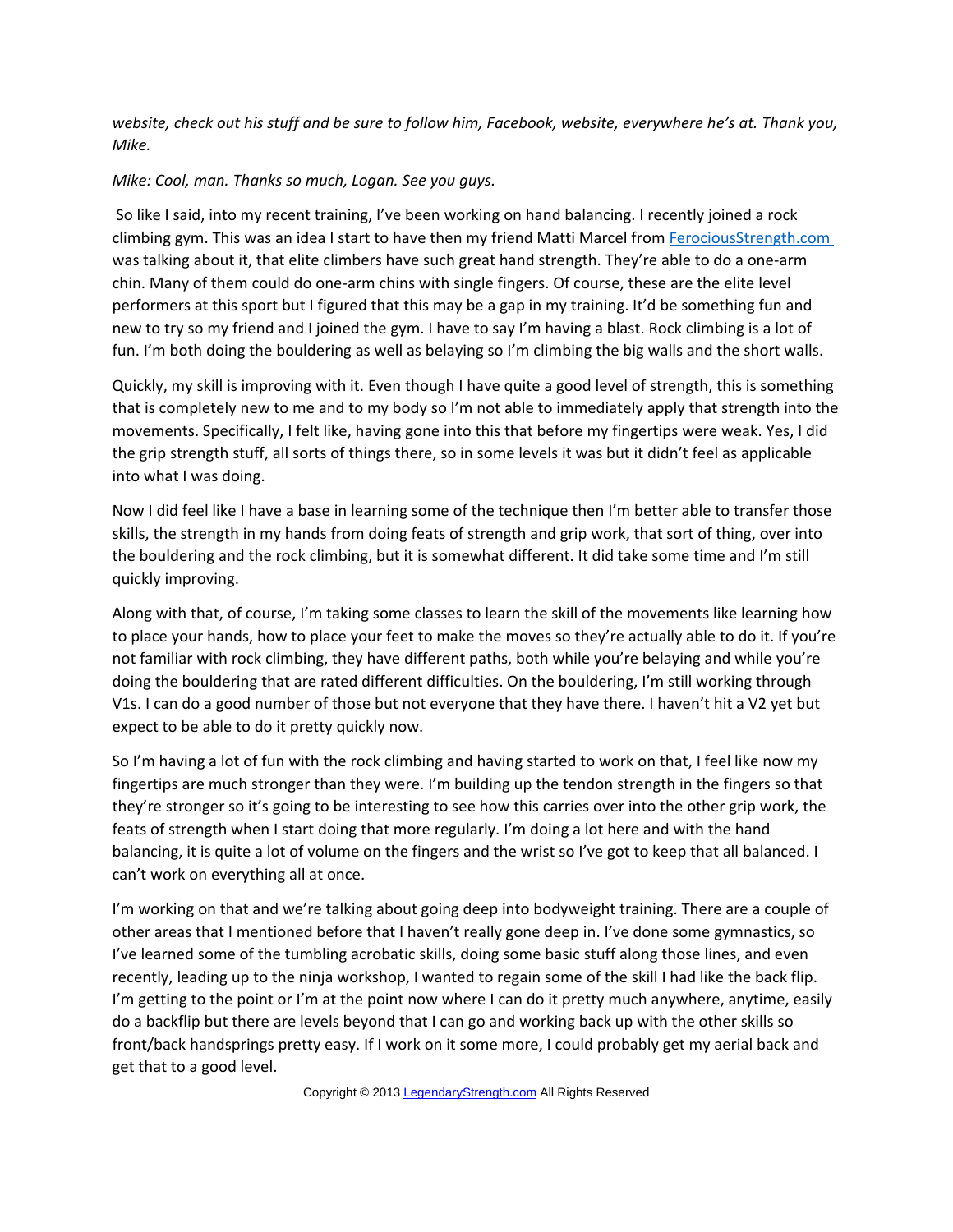Some of the areas I haven't got into are the break dancing or the b-boying. This would be something interesting and in the future I could see myself doing it, taking some beginner basic classes with that because it is phenomenal to watch and like my buddy Mike Fitch, once you have a base in that, then you could see if there's connections you can put into anything else. That's a very important point.

Another one is parkour. I've just minorly dabbled in this. Once again, watching other people do it is phenomenal. I have some friends and know some people that do it a whole lot. At this point, I haven't done much with it. In the future, I definitely could see myself doing so. Having the foundational tumbling skills that I have, having some ability in that is pretty close in some ways to parkour. If I decided to move into that in full force, I could probably get some decent results and get some good abilities pretty quickly doing it. So that's a couple of ideas. There are some other things like capoeira, that people talk about, that handstand acrobatic correlation there.

There are all sorts of different areas of bodyweight training that you can possibly do. This is what happened. I was taking about an introductory person getting into bodyweight training realize that you can really go far with strength in this. Then they may see that people are doing stuff lik[e handstand](http://legendarystrength.com/handstand-articles/how-to-do-handstand-pushups/) [pushups.](http://legendarystrength.com/handstand-articles/how-to-do-handstand-pushups/) This is what started me on learning how to do a handstand. I was doing handstand pushups or working toward those because when I started, I couldn't even do one. It took a long there, a good amount of time, but eventually I was able to crank out handstand pushups against the wall. Somewhere around that time, I've told this story before, my friend did a handstand. I was like oh, I really want to do that. Having gotten that base in bodyweight training, has led me into doing handstands. It led me into doing hand balancing.

Some people having started in one area may choose then to go very deep to specializing in one of these areas I've talked about. You may wish to then really go far with your hand balancing practice, really go far with just some of the basic strength moves, may decide to go very far in rock climbing, may decide to go very far with breakdancing or parkour. If you choose to do that, by all means go for it. Go really as far as you can go because if you do want to become the best in the world, you are on quite a big level going to have to specialize.

But there's also a good amount of value in doing basically what I'm doing, dabbling in all these different sort of things, taking some time to specialize to some degree for a short period of time before moving onto the next. This way you learn how to control your body in all sorts of different manners. You get a good base level of skill in all sorts of different things and then you have good connections between the different areas.

For instance with the animal flow that my buddy Mike Fitch came up with, he took some animal movements and he basically added some breakdancing elements. As you heard in that interview there, he is going to be coming out with the Hand Balancing DVD. I'm very much looking forward to seeing what he has to do on the subject and he's going to be incorporating once again a little bit of the breakdancing elements into it as well so that should be a lot of fun.

Having this base now that I have with rock climbing, if I can even call the base, I may be able to apply that strength into doing some of the gymnastic feats that I've been working on. One of the reasons I got into it specifically was to build that fingertip and forearm strength, hoping that that would help me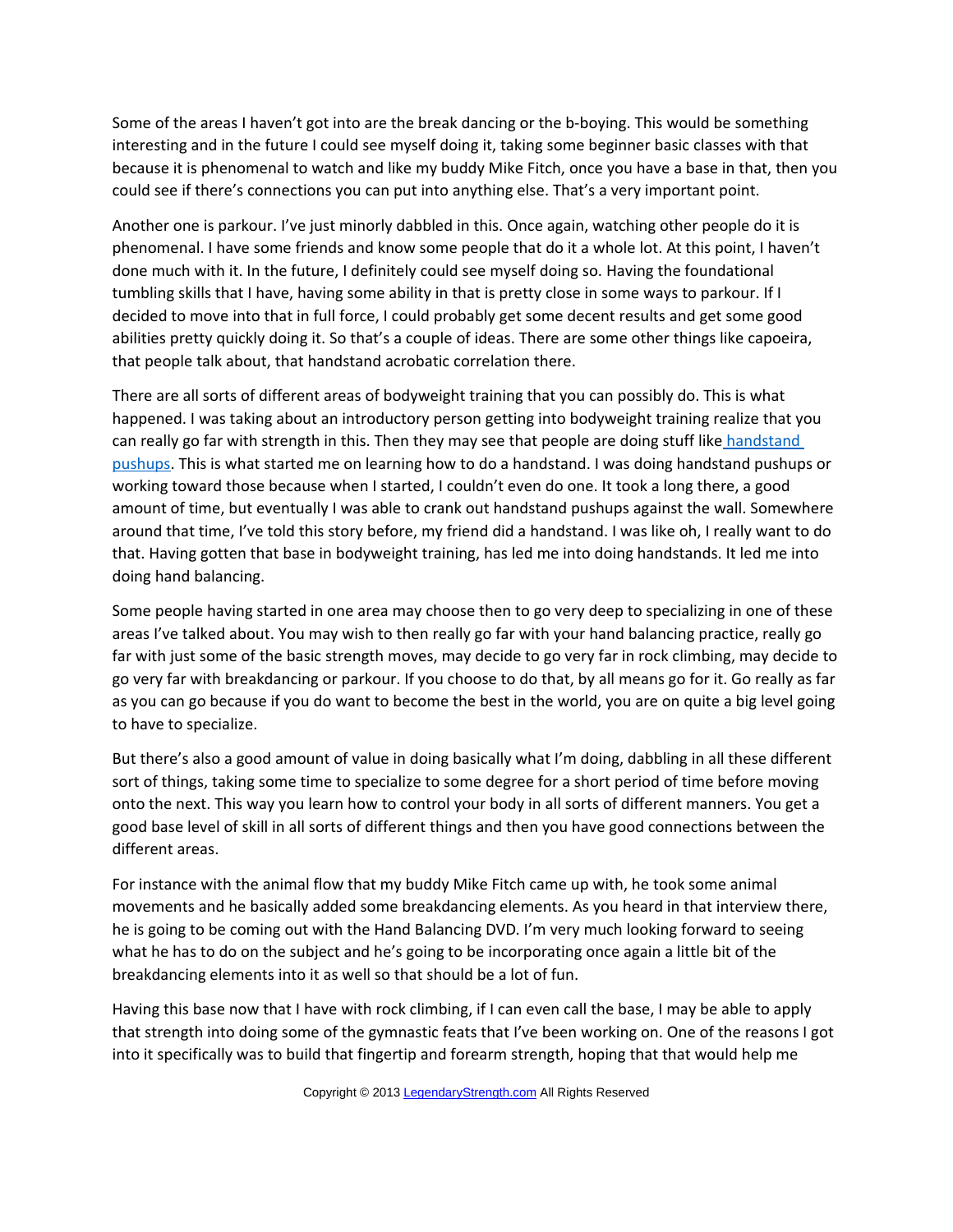along with specific practice, of course, towards the one-arm chin up. It's still early to say what the end result on that is but I'm working on it.

I'm also spending a lot more time in my hand balancing practice and choosing right now to go further with that. When you get to these really high levels of bodyweight training, for the most part, it's more skill- based. To do tumbling, to do parkour, to do rock climbing, to do hand balancing, all takes a heavy amount of skill. In order to build that skill, you need a lot of consistent practice.

Of course with this stuff, it also takes a high level of strength, some things more than others so what you need to do is actually be able to combine, to build your strength without going into over training and also build your skill levels, again without going into over training. If you can really get these two things up, then what you accomplish is really up to you as far as where you want to go with these different areas of bodyweight training.

We've talked about quite a large area of different things you can be working on in the realm of bodyweight training, which is of course just one realm of physical culture. In the future, we'll be going into more depth on bodyweight training. If you do have specific questions or would like more details on specifically how I'm approaching these specific movements, be sure to ask and I'll be happy to answer in the future podcast.

Like I said, in my training, lots of rock climbing right now and lots of hand balancing practice. While working on these two things, I am not doing as much of the regular strength training with bodyweight exercises nor lifting weights nearly as much because it's working so much of the pressing, both straight arm and bent arm, as well as pulling strength from the rock climbing, and grip strength involved in there.

Now with the legs, that's a little bit of a different manner. For the most part in the last few years, I felt you can't get quite the same workout for your legs with bodyweight exercises as you can for your upper body, both pushing and pulling. Yes, there are great things like doing any sort of jumping movements, hill sprints, one of my favorite exercises, pistols, one-legged squats, those things are great. Still, the same level, I don't feel like it's quite there so I do and am currently still working on deadlifts as that happens to be one of my other goals as far as doing some more leg training. Yeah, I should do and do some squat exercises as well but how you're going to approach it is all up to you.

We've covered a lot of the things here. I'm going to be releasing some videos soon, some from the workshop, some just bonuses I put together, some areas I haven't really covered before in bodyweight training as far as a basic level of acrobatic ability, a basic level of hand balancing ability, a basic level of just basic bodyweight movements, movements that I feel if you call yourself an athlete, you should be able to do. This may sound a little haughty to some that I say everyone should be able to do these but like I said before, it's the idea of being able to control your body, to get it to do what you want to do. There's really a level where you can't do anything and I've seen some people that can't even do a somersault for instance. There's a level really you can move in all sorts of basic ways that the body should be able to move, basic strength level to do pushups, pull ups, flexibility involvement there, being able to control the body for just basic foundational skills, and then of course there's another basic level of acrobatic ability on top of that. If you're interested in this, just be sure to watch my emails. I'll be releasing these all soon.